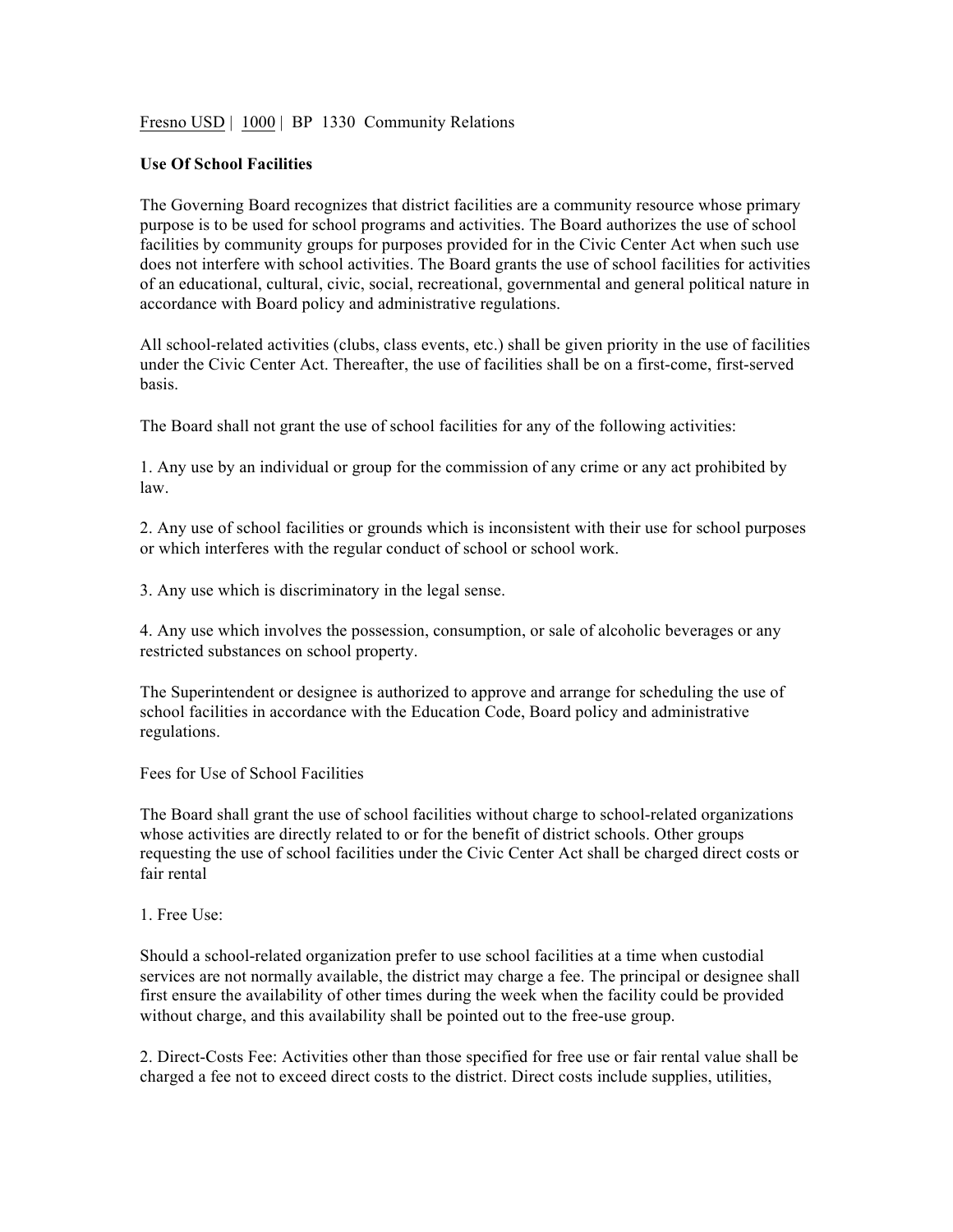janitorial services, services of other district employees and salaries paid to district employees necessitated by the organization's use of school facilities.

3. Fair-Rental-Value Fee: Groups shall be charged fair rental value when using school facilities or grounds for entertainment or meetings where admission is charged or contributions solicited and net receipts are not to be expended for charitable purposes or for the welfare of the district's students. (Education Code 38134)

Damage to School Property

Groups or persons using school facilities under the provisions of this policy shall be liable for any property damages caused by the activity. The Board shall charge the amount necessary to repair the damages and may deny the group further use of school facilities. (Education Code 38134).

Application for Use of Facilities

The Superintendent or designee shall maintain application procedures and regulations for the use of school facilities designed to:

1. Provide encouragement and assistance for authorized activities.

2. Preserve order in school buildings and on school grounds, and protect school facilities. If necessary, a person may be designated to supervise this task.

3. Ensure that the use of facilities or grounds under this policy is not inconsistent with the use of the school facilities or grounds for school purposes and does not interfere with the regular conduct of school work.

Persons or organizations applying for the use of school facilities also shall submit a statement of information indicating that the organization upholds the state and federal constitutions.

(cf. 6145.5 - Organizations/Associations)

(cf. - Negotiated Agreements)

Legal Reference:

EDUCATION CODE

10900-10914.5 Community recreation programs

32282 School safety plan

38130-38138 Civic Center Act: use of school property for public purposes

BUSINESS AND PROFESSIONS CODE

25608 Alcoholic beverage on school premises